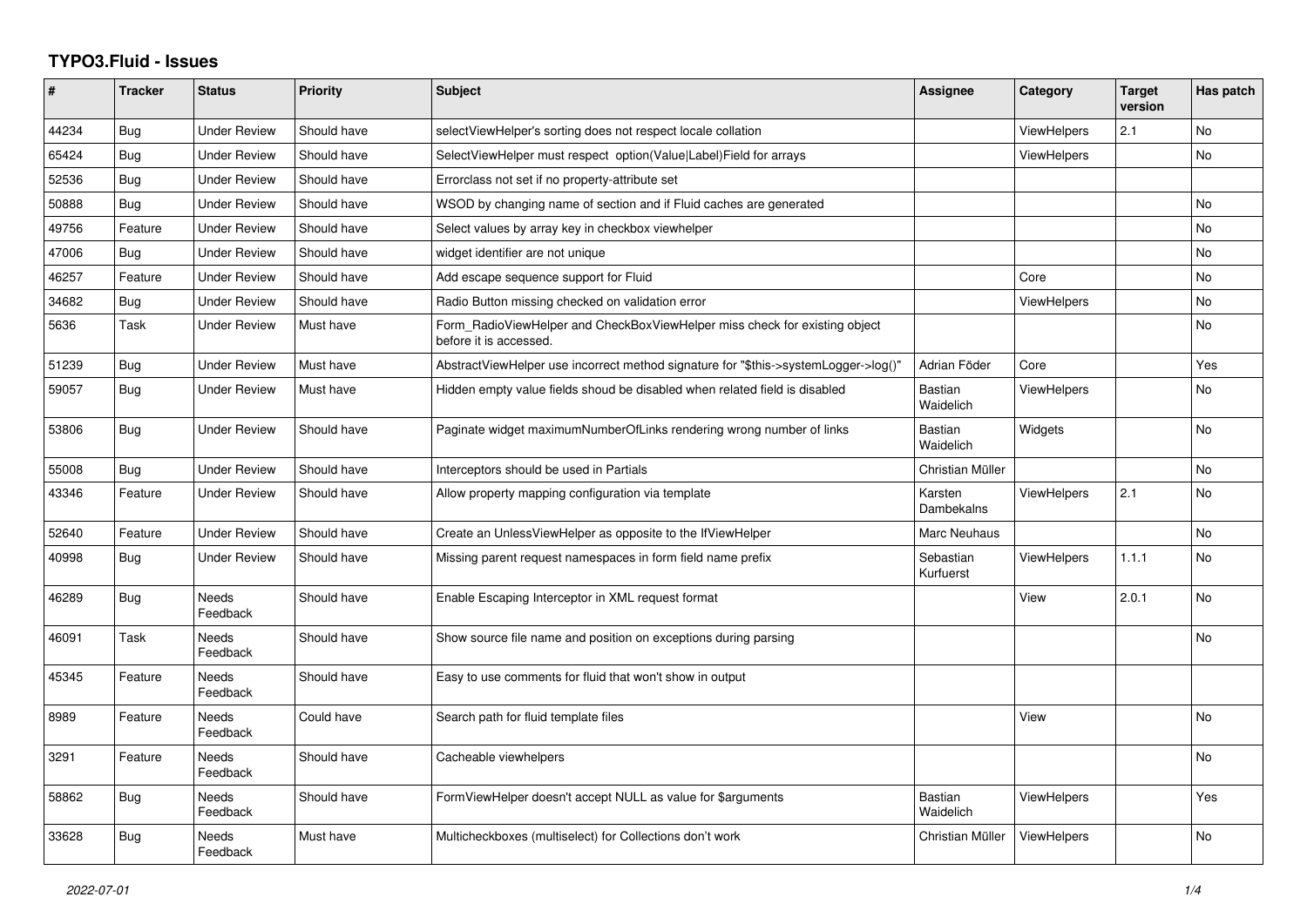| #     | <b>Tracker</b> | <b>Status</b>            | <b>Priority</b> | <b>Subject</b>                                                                        | <b>Assignee</b>             | Category    | <b>Target</b><br>version | Has patch |
|-------|----------------|--------------------------|-----------------|---------------------------------------------------------------------------------------|-----------------------------|-------------|--------------------------|-----------|
| 8491  | Task           | <b>Needs</b><br>Feedback | Should have     | link.action and uri.action differ in absolute argument                                | Karsten<br>Dambekalns       | ViewHelpers |                          | No        |
| 36662 | <b>Bug</b>     | Needs<br>Feedback        | Should have     | Checked state isn't always correct when property is collection                        | Kevin Ulrich<br>Moschallski | ViewHelpers | 1.1.1                    | No        |
| 33394 | Feature        | Needs<br>Feedback        | Should have     | Logical expression parser for BooleanNode                                             | <b>Tobias Liebig</b>        | Core        |                          | No        |
| 28551 | Bug            | Accepted                 | Should have     | (v4) backport VHTest                                                                  | Sebastian<br>Kurfuerst      |             |                          | No        |
| 9005  | Feature        | Accepted                 | Could have      | Fluid Template Analyzer (FTA)                                                         | Sebastian<br>Kurfuerst      |             |                          |           |
| 5933  | Feature        | Accepted                 | Should have     | Optional section rendering                                                            | Sebastian<br>Kurfuerst      | ViewHelpers |                          | No        |
| 62346 | Feature        | New                      | Could have      | f:comment should have high precende                                                   |                             | Core        | 3.x                      | No        |
| 45384 | Bug            | New                      | Must have       | Persisted entity object in widget-configuration cannot be deserialized (after reload) |                             | Widgets     | 2.0.1                    | No        |
| 60856 | Bug            | New                      | Must have       | Target attribute not supported by the form viewhelper                                 |                             | ViewHelpers |                          | Yes       |
| 60271 | Feature        | New                      | Should have     | Paginate viewhelper, should also support arrays                                       |                             |             |                          | No        |
| 60181 | Feature        | New                      | Could have      | Caching mechanism for Fluid Views/Templates                                           |                             | View        |                          | No        |
| 60003 | Feature        | New                      | Should have     | Add required-Attribute to f:form.password                                             |                             | ViewHelpers |                          | No        |
| 58983 | Bug            | New                      | Should have     | format.date does not respect linebreaks and throws exception                          |                             |             |                          | No        |
| 58921 | Bug            | New                      | Should have     | f:form.* VHs crash if NOT inside f:form but followed by f:form                        |                             |             |                          | No        |
| 57885 | Bug            | New                      | Must have       | Inputs are cleared from a second form if the first form produced a vallidation error  |                             |             |                          | No        |
| 56237 | Task           | New                      | Should have     | in-line (Condition) View Helpers should not evaluate on parsing                       |                             |             |                          | No        |
| 54284 | Bug            | New                      | Should have     | Default Option for Switch/Case VH                                                     |                             | ViewHelpers |                          | No        |
| 52591 | Bug            | New                      | Should have     | The Pagination Widget broken for joined objects                                       |                             |             |                          | No        |
| 51277 | Feature        | New                      | Should have     | ViewHelper context should be aware of actual file occurrence                          |                             |             |                          | No        |
| 51100 | Feature        | New                      | Must have       | Links with absolute URI should have the option of URI Scheme                          |                             | ViewHelpers |                          | No        |
| 49600 | Bug            | New                      | Should have     | f:form tag shown as a HTML on frontend                                                |                             | ViewHelpers |                          | No        |
| 49038 | Bug            | New                      | Must have       | form.select does not select the first item if prependOptionValue is used              |                             |             |                          | No        |
| 48355 | Feature        | New                      | Could have      | Assign output of viewhelper to template variable for further processing.              |                             |             |                          |           |
| 47669 | Task           | New                      | Should have     | FormViewHelper does not define the default request method                             |                             |             |                          | No        |
| 46545 | Feature        | New                      | Should have     | Better support for arrays in options of SelectViewHelper                              |                             |             |                          | No        |
| 45394 | Task           | New                      | Should have     | Forwardport Unit test for standalone view                                             |                             | View        |                          | No        |
| 45153 | Feature        | New                      | Should have     | f:be.menus.actionMenuItem - Detection of the current select option is insufficient    |                             |             |                          | No        |
| 43072 | Task           | New                      | Should have     | Remove TOKENS for adding templates fallback in Backporter                             |                             | View        |                          | No        |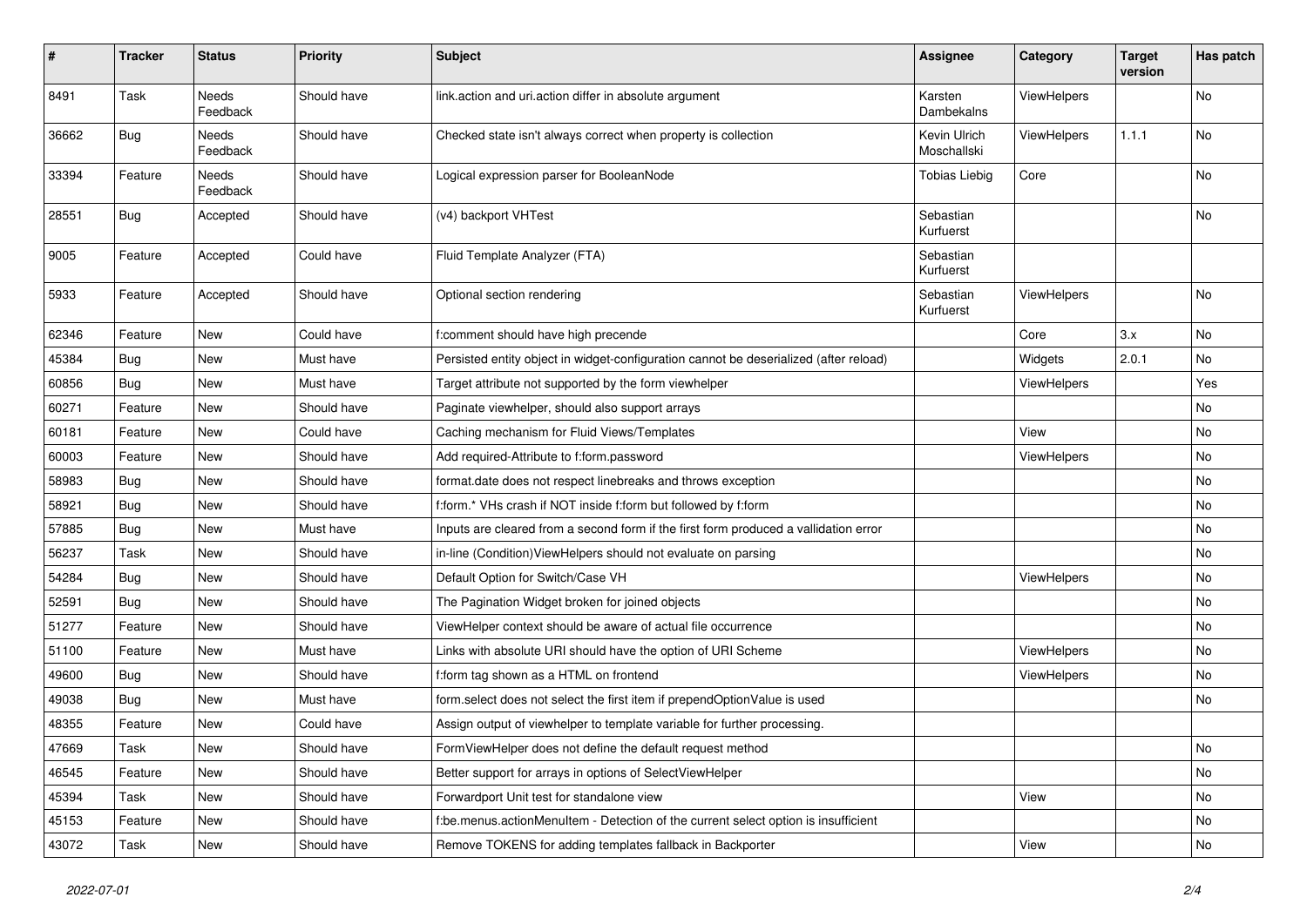| $\sharp$ | <b>Tracker</b> | <b>Status</b> | <b>Priority</b>      | Subject                                                                                                     | <b>Assignee</b> | Category    | <b>Target</b><br>version | Has patch |
|----------|----------------|---------------|----------------------|-------------------------------------------------------------------------------------------------------------|-----------------|-------------|--------------------------|-----------|
| 43071    | Task           | New           | Should have          | Remove TOKENS for adding fallback teplates in B                                                             |                 |             |                          | <b>No</b> |
| 42743    | Task           | New           | Should have          | Remove inline style for hidden form fields                                                                  |                 |             |                          | No        |
| 42397    | Feature        | New           | Should have          | Missing viewhelper for general links                                                                        |                 |             |                          | <b>No</b> |
| 40081    | Feature        | New           | Should have          | Allow assigned variables as keys in arrays                                                                  |                 |             |                          | No        |
| 40064    | Bug            | New           | Must have            | Multiselect is not getting persisted                                                                        |                 | ViewHelpers |                          | No        |
| 39990    | Bug            | New           | Should have          | Same form twice in one template: hidden fields for empty values are only rendered<br>once                   |                 | Core        |                          | No        |
| 39936    | Feature        | New           | Should have          | registerTagAttribute should handle default values                                                           |                 | ViewHelpers |                          | No        |
| 38369    | Bug            | New           | Must have            | Resource ViewHelpers should not fall back to request package                                                |                 | View        |                          | No        |
| 38130    | Feature        | New           | Should have          | Checkboxes and multiple select fields should have an assignable default value                               |                 |             |                          | No        |
| 37619    | Bug            | New           | Should have          | Fatal Error when using variable in name attribute of Section ViewHelper                                     |                 | ViewHelpers |                          | <b>No</b> |
| 36655    | Bug            | New           | Should have          | <b>Pagination Links</b>                                                                                     |                 | Widgets     |                          | No        |
| 36559    | Feature        | New           | Could have           | New widget progress bar                                                                                     |                 |             |                          | Yes       |
| 36410    | Feature        | New           | Should have          | Allow templates to send arguments back to layout                                                            |                 | ViewHelpers |                          | No        |
| 34309    | Task           | New           | Could have           | Unknown ViewHelpers cause exception - should be handled more graceful                                       |                 | ViewHelpers |                          | No        |
| 33215    | Feature        | New           | Should have          | RFC: Dynamic values in ObjectAccess paths                                                                   |                 |             |                          | No        |
| 32035    | Task           | New           | Should have          | Improve fluid error messages                                                                                |                 | Core        |                          | Yes       |
| 31955    | Feature        | New           | Should have          | f:uri.widget                                                                                                |                 | Widgets     |                          | No        |
| 30937    | Bug            | New           | Should have          | CropViewHelper stringToTruncate can't be supplied so it can't be easily extended                            |                 | ViewHelpers |                          | Yes       |
| 30555    | Feature        | New           | Could have           | Make TagBuilder more extensible                                                                             |                 | Core        |                          | No        |
| 28554    | Bug            | New           | Should have          | (v4) implement feature flag to disable caching                                                              |                 |             |                          | No        |
| 28553    | Bug            | New           | Should have          | improve XHProf test setup                                                                                   |                 |             |                          | No        |
| 28552    | Bug            | New           | Should have          | (v5) write ViewHelper test for compiled run; adjust functional test to do two passes<br>(uncached & cached) |                 |             |                          | No        |
| 28550    | Bug            | New           | Should have          | (v4) make widgets cacheable, i.e. not implement childnodeaccess interface                                   |                 |             |                          | No        |
| 28549    | Bug            | New           | Should have          | make widgets cacheable, i.e. not implement childnodeaccess interface                                        |                 |             |                          | <b>No</b> |
| 27607    | <b>Bug</b>     | New           | Must have            | Make Fluid comparisons work when first element is STRING, second is NULL.                                   |                 | Core        |                          | No        |
| 26664    | Task           | New           | Won't have this time | Clean up Form ViewHelpers                                                                                   |                 | ViewHelpers |                          | No        |
| 26658    | Task           | New           | Won't have this time | Make Form ViewHelpers consistent                                                                            |                 | ViewHelpers |                          | No        |
| 13045    | <b>Bug</b>     | New           | Should have          | Entity decode of strings are different between if-conditions and output of variable                         |                 |             |                          |           |
| 10911    | Task           | New           | Should have          | Tx Fluid ViewHelpers Form AbstractFormViewHelper->renderHiddenIdentityField<br>should be more reliable      |                 | ViewHelpers |                          | No        |
| 10472    | Feature        | New           | Could have           | Fluid Standalone distribution                                                                               |                 | Core        |                          | No        |